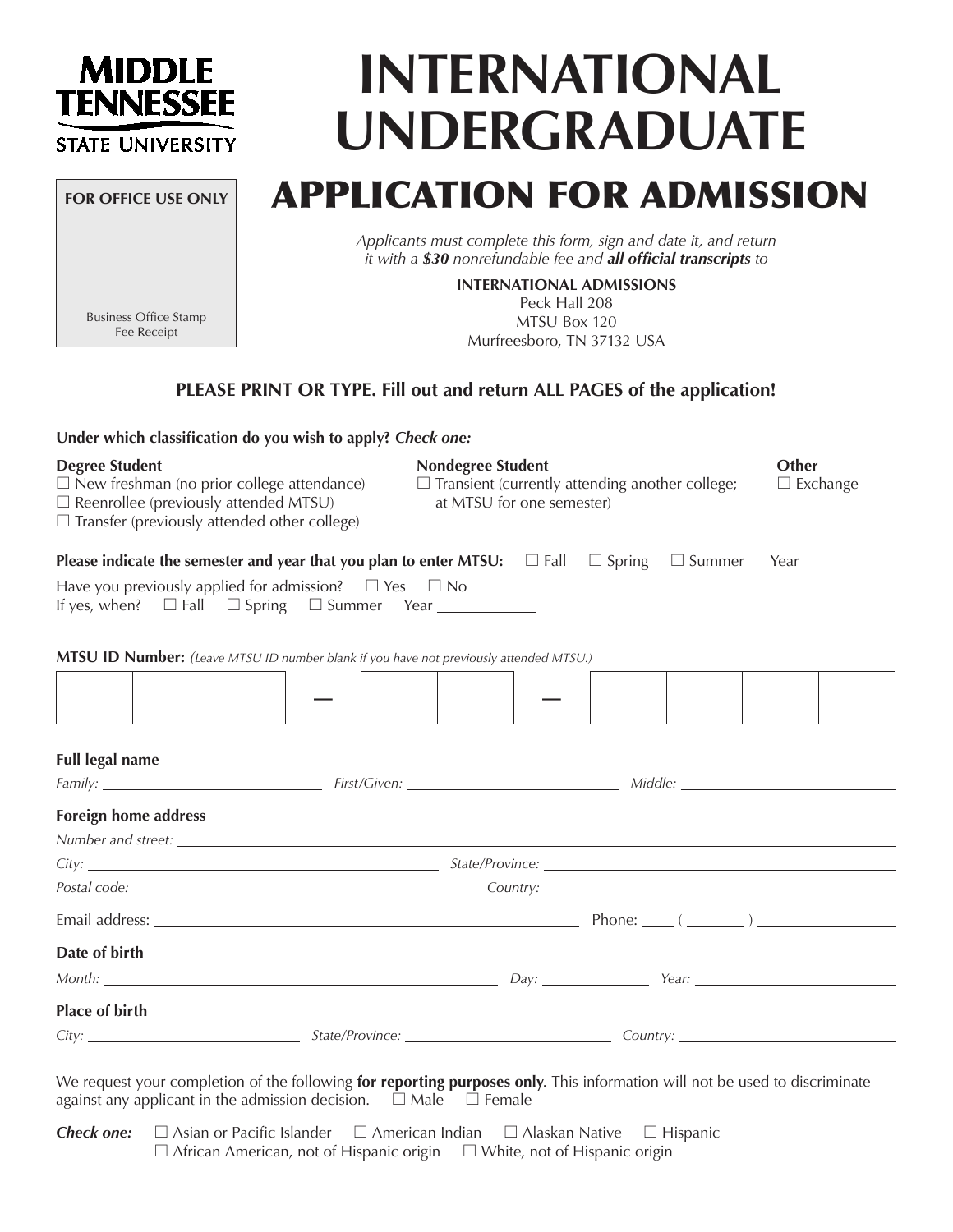#### **Parent, guardian, or emergency contact information**

| Name                               |                                                                                   |                                                                                                                                                                                                                                                                                                                                                                                                                                                                                                   |
|------------------------------------|-----------------------------------------------------------------------------------|---------------------------------------------------------------------------------------------------------------------------------------------------------------------------------------------------------------------------------------------------------------------------------------------------------------------------------------------------------------------------------------------------------------------------------------------------------------------------------------------------|
|                                    |                                                                                   |                                                                                                                                                                                                                                                                                                                                                                                                                                                                                                   |
|                                    |                                                                                   |                                                                                                                                                                                                                                                                                                                                                                                                                                                                                                   |
| Address                            |                                                                                   |                                                                                                                                                                                                                                                                                                                                                                                                                                                                                                   |
|                                    |                                                                                   |                                                                                                                                                                                                                                                                                                                                                                                                                                                                                                   |
|                                    |                                                                                   |                                                                                                                                                                                                                                                                                                                                                                                                                                                                                                   |
|                                    |                                                                                   |                                                                                                                                                                                                                                                                                                                                                                                                                                                                                                   |
|                                    |                                                                                   |                                                                                                                                                                                                                                                                                                                                                                                                                                                                                                   |
|                                    | Are you a foreign citizen, nonimmigrant? $\Box$ Yes $\Box$ No                     |                                                                                                                                                                                                                                                                                                                                                                                                                                                                                                   |
|                                    |                                                                                   |                                                                                                                                                                                                                                                                                                                                                                                                                                                                                                   |
|                                    |                                                                                   |                                                                                                                                                                                                                                                                                                                                                                                                                                                                                                   |
|                                    | All visa holders living in the United States must provide a U.S. mailing address. |                                                                                                                                                                                                                                                                                                                                                                                                                                                                                                   |
|                                    |                                                                                   |                                                                                                                                                                                                                                                                                                                                                                                                                                                                                                   |
|                                    |                                                                                   |                                                                                                                                                                                                                                                                                                                                                                                                                                                                                                   |
|                                    |                                                                                   |                                                                                                                                                                                                                                                                                                                                                                                                                                                                                                   |
|                                    |                                                                                   |                                                                                                                                                                                                                                                                                                                                                                                                                                                                                                   |
|                                    |                                                                                   |                                                                                                                                                                                                                                                                                                                                                                                                                                                                                                   |
|                                    |                                                                                   | Note: Applicants to the nursing program must complete an additional form available from the School of Nursing. The recording industry program requires<br>admission to candidacy to earn a degree and as a prerequisite to enrollment in most upper-division courses. Visit www.mtsu.edu/~record/ for more information.<br>The <b>Jennings A. Jones College of Business</b> has an admission policy for upper-division courses. Please visit mtsu.edu/~busady for information and an application. |
|                                    |                                                                                   |                                                                                                                                                                                                                                                                                                                                                                                                                                                                                                   |
| High school address                |                                                                                   |                                                                                                                                                                                                                                                                                                                                                                                                                                                                                                   |
|                                    |                                                                                   |                                                                                                                                                                                                                                                                                                                                                                                                                                                                                                   |
|                                    |                                                                                   | City: <u>Cubernal Communication of the State/Province:</u> City: 2008. Postal code: <u>Cubernal Communication</u> Postal code:                                                                                                                                                                                                                                                                                                                                                                    |
|                                    |                                                                                   |                                                                                                                                                                                                                                                                                                                                                                                                                                                                                                   |
|                                    | Print your name as it appears on your high school transcript*:                    |                                                                                                                                                                                                                                                                                                                                                                                                                                                                                                   |
| <b>High school graduation date</b> |                                                                                   |                                                                                                                                                                                                                                                                                                                                                                                                                                                                                                   |
|                                    |                                                                                   |                                                                                                                                                                                                                                                                                                                                                                                                                                                                                                   |
|                                    |                                                                                   |                                                                                                                                                                                                                                                                                                                                                                                                                                                                                                   |

*\*Official transcript and test scores must be sent directly to the Office of International Undergraduate Admissions.*